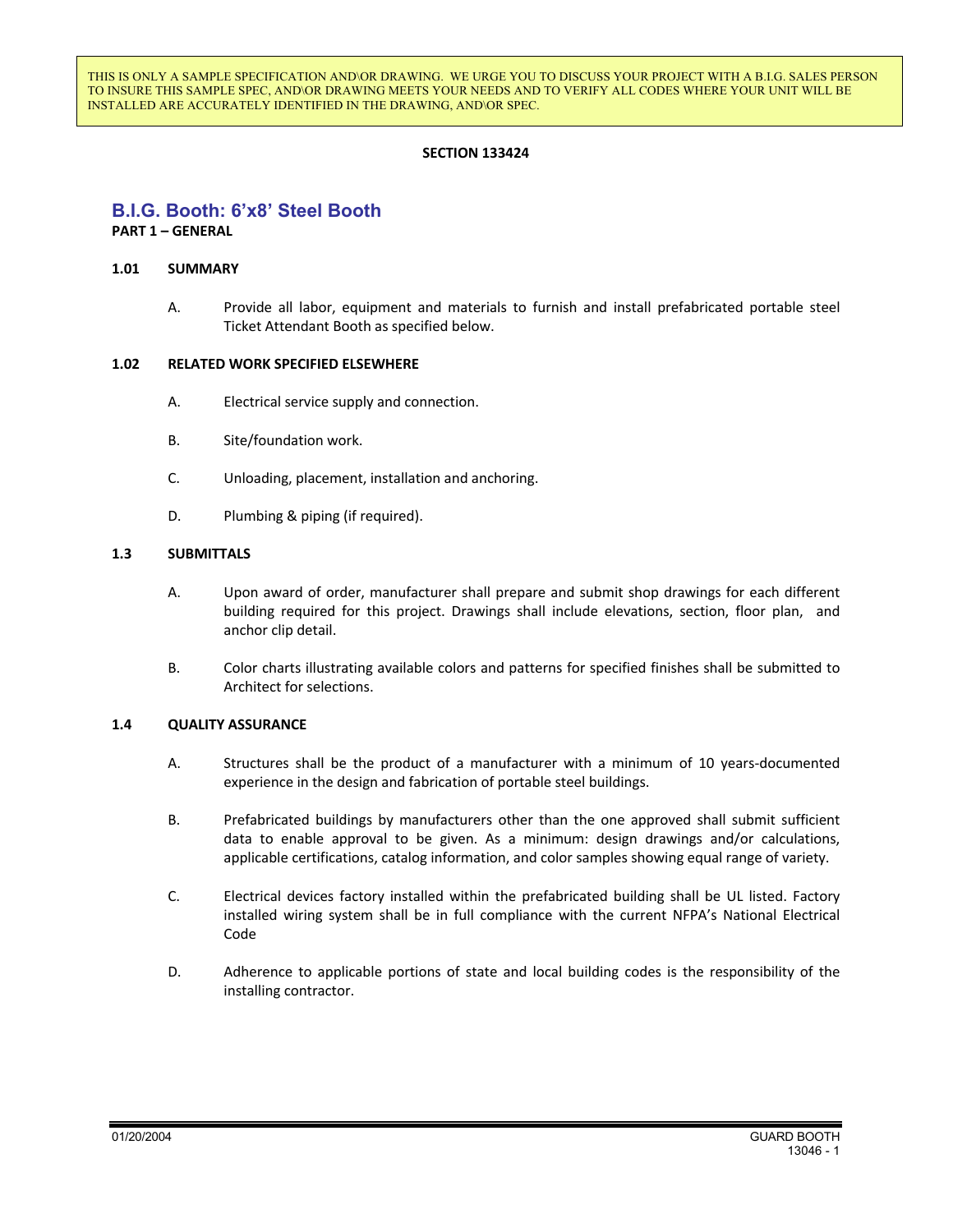### **PART 2 - PRODUCTS**

### **2.1 MANUFACTURERS**

- A. Available Manufacturers: Basis of Design and Quality intended: B.I.G. Enterprises Model #DS68OA. Subject to compliance with requirements, manufacturers offering products that may be incorporated in the Work.
	- 1. B.I.G. Enterprises, Inc. South El Monte CA. 800-669-1449
- B. Or equal as approved in accordance with Section 01600 for Substitutions.

## **2.2 STRUCTURE**

- A. Prefabricated steel building shall be single unit welded construction. Building to be shipped completely assembled. All welds ground smooth. Base dimensions to be specified by customer.
- B. 2" x 2" x .083" cold drawn electro welded structural mechanical steel tube frames.

### **2.3 WALLS**

A. 16ga galvanized steel interior and exterior walls. Wall panels will have R-10 exterior continuous insulation encapsulated in the 16ga. galvanized steel wall exterior wall.

## **2.4 BASE AND FLOOR**

A. 12ga. Galvanized steel plate floor covered with black polyvinyl chloride commercial resilient textured 20" x 20" inter locking tiles and 4" high black base cove, floor system is welded to a 2" galvanized steel tube frame and joists.

#### **2.5 DOOR**

A. Unit to have one commercial steel framed insulated doors with 16ga. Galvanized steel panels and window. Doors to be top hung by a minimum of eight 2 1\4" steel ball bearing rollers in a upper steel track, with lower stainless steel guide, stainless steel pull handles welded to the frame, and mortise hook bolt lock.

#### **2.6 WINDOWS**

- A. 16 Ga. galvanized steel window frame system (painted to match booth) with flush mounted corners and welded fastening. Unit to have fixed windows in all areas on all sides.
	- 1. All Glazing to be 1/4" tinted Tempered Glass.

### **2.7 ROOF**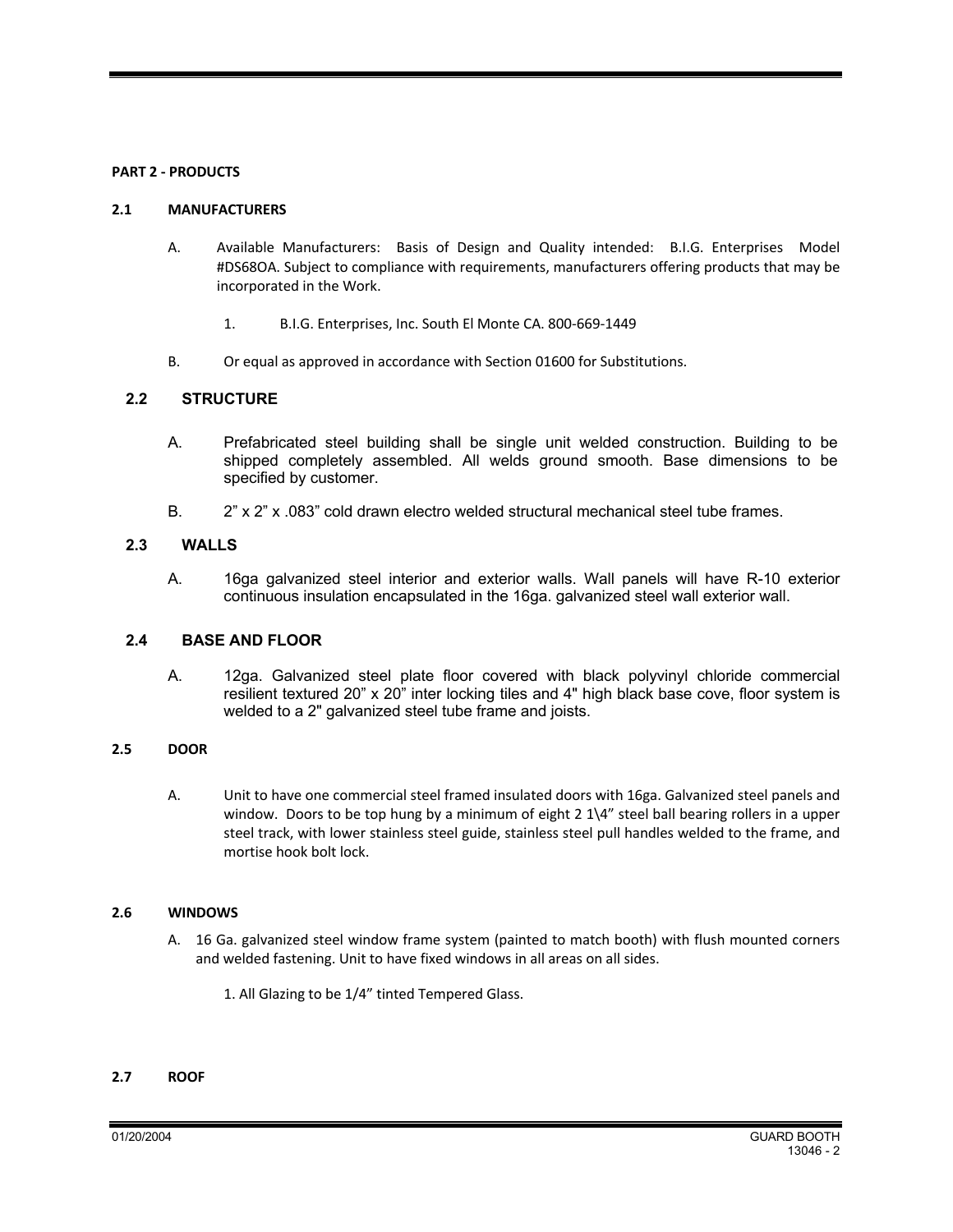- A. Roof surface shall be 16-gauge minimum, galvanized steel sheet. Roof seams shall be welded, caulked and covered with roofing material. Roof shall then be coated with a elastomeric membrane for weather protection with a SRI index of 95 or better. Roof to Drain through a scupper system.
	- 1. Fascia Height : 8"
	- 2. Overhang: (Per Drawings) 6"
	- 3. Insulation Value: R-19

## **2.8 COUNTER**

A. Booth to have a 20" deep shelf at the front wall, mounted at 34" A.F.F. Shelf to be 16ga. Galvanized steel painted to match booth color.

## **2.9 ELECTRICAL**

A. Load Center shall be 125 Amp 120/240 volt, single phase, 3 wire 12 pole load center. Two 120 volt duplex outlets and one empty single gang J-Box mounted under the shelf, interior compact fluorescent can lights recessed in a 16ga. galvanized steel ceiling.

## **2.10 AIR CONDITIONING**

A. 12,000 BTU through the rear wall mounted air conditioner with 11,200 BTU electric resistant heating.

## **2.11 FINISH**

A. Rust inhibitive high build epoxy primer and two part polyurethane finish coat. Paint to have minimum 3500 hour salt sprat test. One Color to be selected by Architect.

## **2.12 WEATHER PROOFING**

A. Weather-tight for exterior use. All seams and joints pressure bonderized. All openings fully weather stripped. Roof shall have heat protective membrane coating, and floor underside to have bituminous coating.

## **PART 3 - EXECUTION**

## **3.1 GENERAL**

A. Install prefabricated buildings on flat and level concrete pad in accordance with the manufacturer's recommendations and placement drawings. Position units over utility stub-ups, verify building is level and anchor.

## **3.2 INSTALLATION**

A. Units shall be shipped fully assembled, fully wired, fully glazed and thoroughly painted.